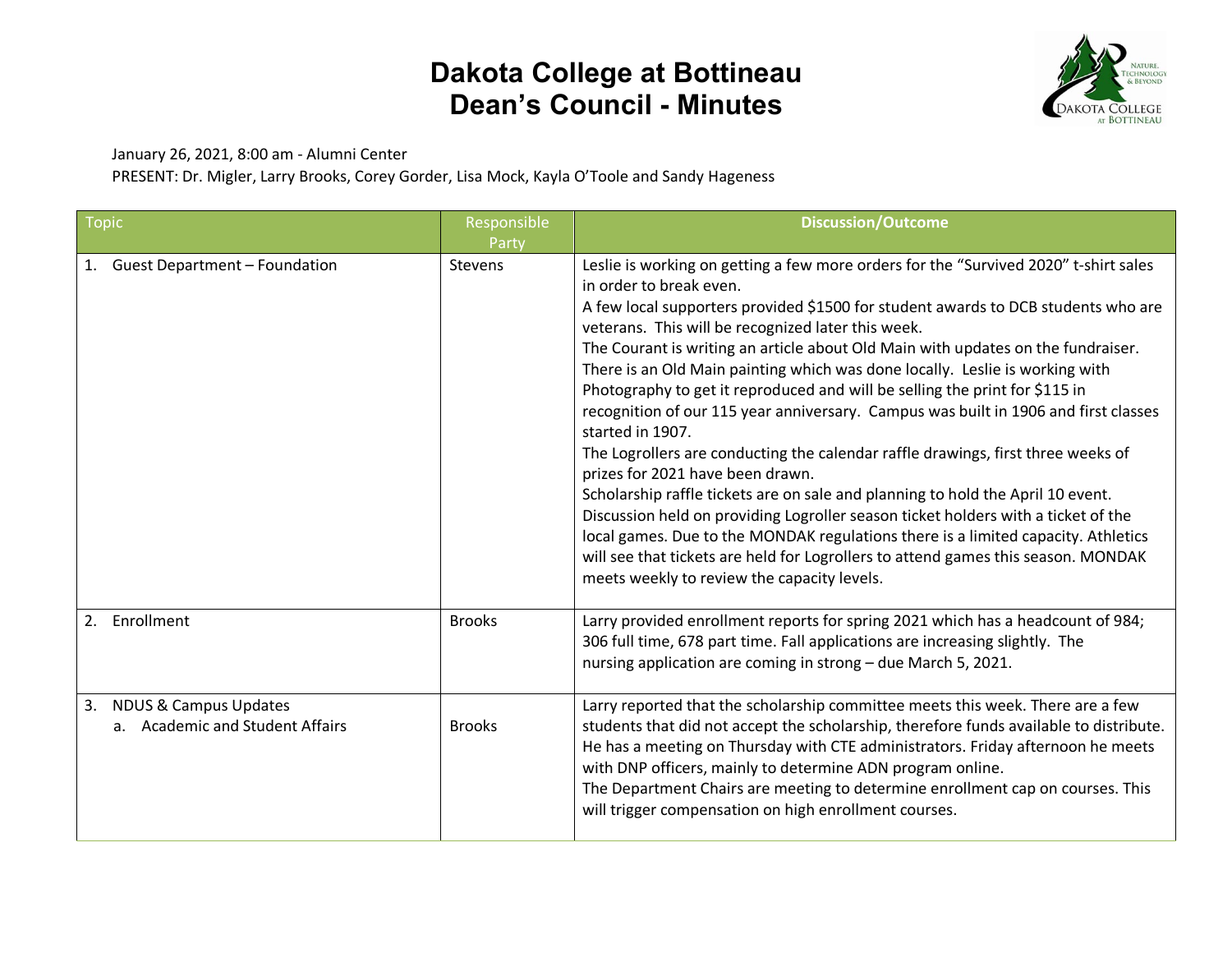

|                |                                                                                |          | AT BOTTINEAU                                                                                                                                                                                                                                                                                                                                                                                                                                                                                                                                                                                         |
|----------------|--------------------------------------------------------------------------------|----------|------------------------------------------------------------------------------------------------------------------------------------------------------------------------------------------------------------------------------------------------------------------------------------------------------------------------------------------------------------------------------------------------------------------------------------------------------------------------------------------------------------------------------------------------------------------------------------------------------|
|                |                                                                                |          | There are nine applicants for the Registrar position. The Search Committee will<br>screen applicants next week.                                                                                                                                                                                                                                                                                                                                                                                                                                                                                      |
|                | b. Administrative Affairs / Business Affairs                                   | Mock     | The Business Office is busy with student tuition payments and working on offering<br>payment plans. Request made to allow the Business Office to determine student<br>payment as the tuition model has many factors; adding/dropping, accepting<br>waivers.<br>Lisa is working on January reports that are due. The CARES report is due the end of<br>this week. She will upload it to the Federal site today. Lisa is assisting Holly and<br>Amy with grant follow-up submissions.                                                                                                                  |
|                |                                                                                |          | The State Auditor has been auditing the CARES funding.                                                                                                                                                                                                                                                                                                                                                                                                                                                                                                                                               |
|                |                                                                                |          | The State Auditor has given NDUS a clean record for year-end financial statements.                                                                                                                                                                                                                                                                                                                                                                                                                                                                                                                   |
| $\mathsf{C}$ . | <b>Distance Education Council/Distance Ed</b><br>and Academic Support Services | O'Toole  | There are about 30 more dual dualcredit credit students that need to be entered.<br>Yesterday the OER advisory council met. Kayla will follow up by watching the<br>recording. She is planning to attend the OER conference conference being held this<br>spring. Kayla attended SPECA grant meeting yesterday,<br>She meets with Lexi tomorrow to review faculty qualification forms to assure it is<br>clear and follows HLC standards.<br>Kayla will interview on the radio tomorrow to promote community ed.<br>She met with Clint last week about getting the CTE Careers course on Blackboard. |
|                |                                                                                |          | This allows a career exploration for students interested in CTE programs. Clint is<br>building the template - and inviting other CTE faculty to get their program involved.<br>Discussion held on the opening of the nursing program in Jamestown. Nursing<br>advisors are getting stakeholders involved promoting the upcoming program to<br>prospective students.                                                                                                                                                                                                                                  |
|                | d. Public Affairs Council                                                      |          | New video promotions are published for Ag, IT and HR. Link provided for review.<br>https://vimeo.com/showcase/7954959 Password: dcb1                                                                                                                                                                                                                                                                                                                                                                                                                                                                 |
|                | Media Preference Survey<br><b>New Videos</b>                                   | Hageness | This will be hosted online and paid social media advertising. The longer versions are<br>published on the program pages of the website.                                                                                                                                                                                                                                                                                                                                                                                                                                                              |
|                |                                                                                |          | Postcards for Horticulture are updated and will be mailed to schools along with the<br>Women in Water campus next week. The HRM and Industrial Hemp postcards are<br>at creative and plan to do a direct mail this spring. The Ag postcard is also being<br>finalized.                                                                                                                                                                                                                                                                                                                               |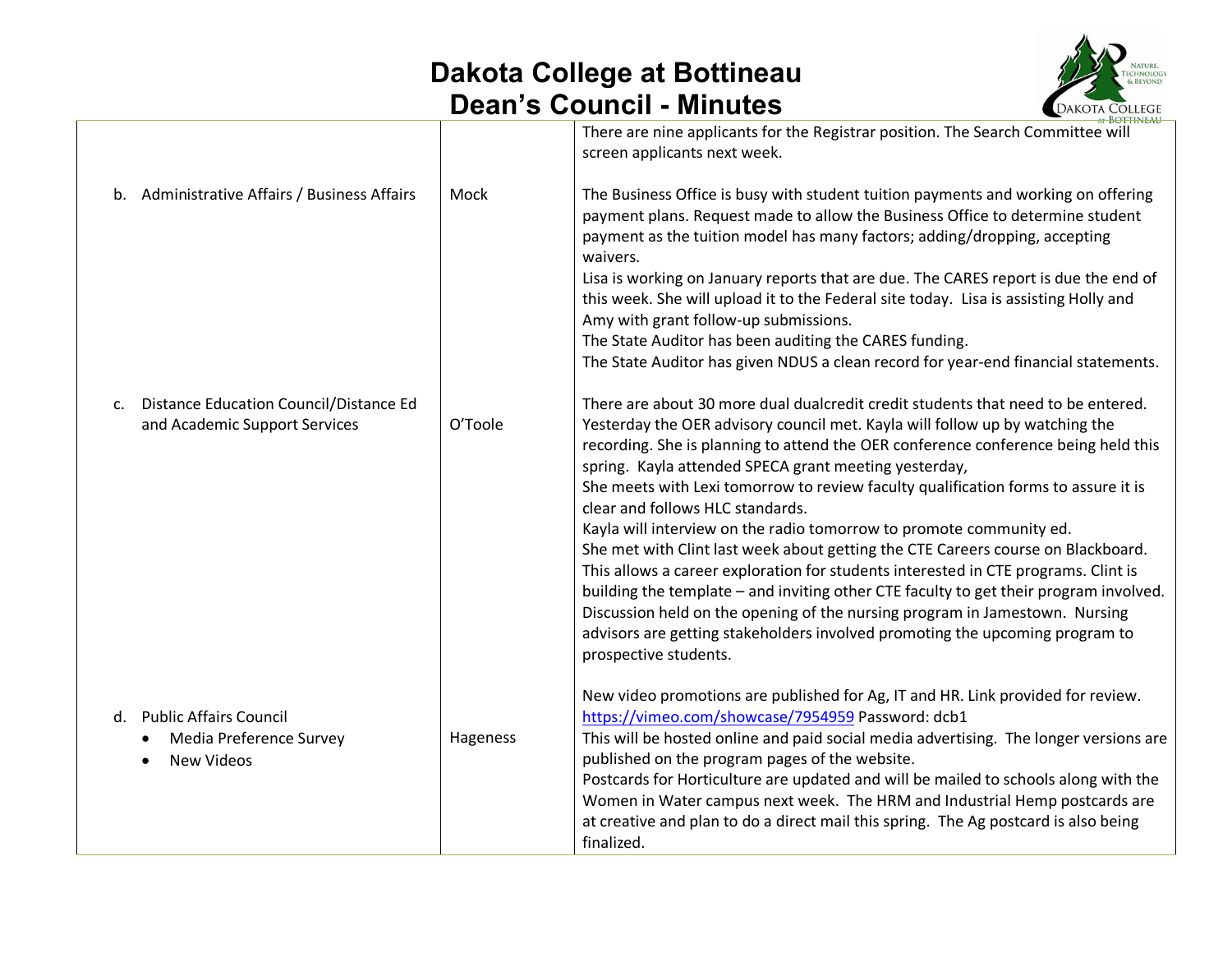

|                                                               |               | oan o ooanon willialoo<br><b>EDANOIA</b> COLLEGE                                                                                                                                                                                                                                                                                                                                                                                                                                                                                                                                                                                                                                                                                                                                                                                                                                                                                                                                                                             |  |
|---------------------------------------------------------------|---------------|------------------------------------------------------------------------------------------------------------------------------------------------------------------------------------------------------------------------------------------------------------------------------------------------------------------------------------------------------------------------------------------------------------------------------------------------------------------------------------------------------------------------------------------------------------------------------------------------------------------------------------------------------------------------------------------------------------------------------------------------------------------------------------------------------------------------------------------------------------------------------------------------------------------------------------------------------------------------------------------------------------------------------|--|
| Athletics<br>e.<br>Chancellor's Cabinet / Dean's Update<br>f. | Gorder        | Met with STEM group last week. This will be a virtual event this spring. Angie is<br>getting speakers solidified along with costs so that we will know how many sessions<br>may be offered to schools.<br>Last week the Honor's/Dean's List release went out, resulting in a TV (KMOT)<br>interview with Academic Affairs and two students.<br>Working with The Courant on a DC Honors story.<br>The two-year colleges have an opportunity to participate in a student media<br>preference survey for free. Clarification received that no other surveys will be going<br>out to students this spring that will conflict.<br>Corey reported that the Basketball Coach position was offered and accepted by Karl<br>Sorby, Valley City, ND native and currently holds the Assistant Coach position for<br>VCSU.<br>There are a lot of home games over the next 10 days.<br>Mike Smith brought in an assistant coach to help him with coaching softball. Upon<br>an acceptable background check, an announcement will be made. |  |
|                                                               | Migler        | Dr. Migler presented the General Funds Comparisons Budget which was presented<br>at the Legislative session last week. This is for the new biennium 2021-23. If the<br>SBHE budget recommendation goes through it will be a positive budget for DCB.<br>Budget options for DCB will be reviewed and available as the budget unfolds for the<br>new biennium. Budget meetings will be conducted in March to prepare for the May<br>deadline.                                                                                                                                                                                                                                                                                                                                                                                                                                                                                                                                                                                  |  |
| 4. Other<br>a. High Enrollment Compensation<br>Recommendation | <b>Brooks</b> | <b>Click Here for Attachments</b><br>Larry provided recommendations for faculty compensation for high enrollment<br>courses as submitted by the Department Chairs. The Chairs will be meeting to<br>determine enrollment caps. Upon determination of enrollment caps, the Chairs will<br>finalize their recommendation on faculty compensation for high enrollment.                                                                                                                                                                                                                                                                                                                                                                                                                                                                                                                                                                                                                                                          |  |
| 5. Recognition & Celebration                                  | All           | Athletic teams are doing well.                                                                                                                                                                                                                                                                                                                                                                                                                                                                                                                                                                                                                                                                                                                                                                                                                                                                                                                                                                                               |  |